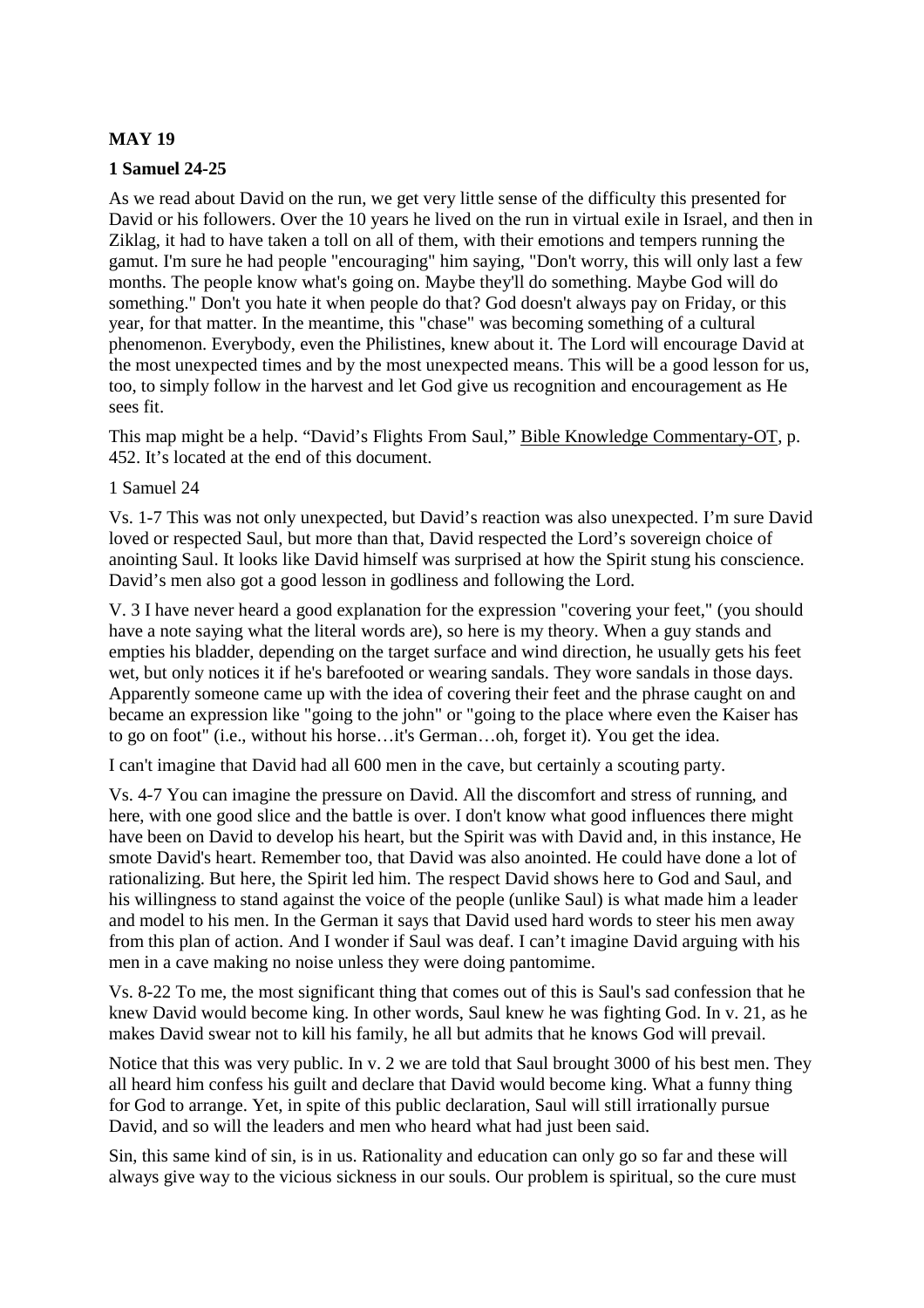be spiritual. We have been given a new spiritual life, but still we need our meds, the Word, daily. Until the Lord takes us and frees us completely from this body of death, we desperately need the Word, the Spirit, and following Christ in the harvest.

#### 1 Samuel 25

This chapter is given entirely to the story of David and Abigail. So, what is this chapter really about? Is this a romance? If you ask me, and I know I'm hopeless, every year when I read this, I wish David would have just hung with Abigail. I know God is sovereign, so Solomon had to come, which meant Bathsheba would have been David's wife eventually (without David killing Uriah). So then, if this isn't a romance, what is the point of the story?

Vs. 1-8 We have no clue here as to the passage of time. It could have been days or years. David apparently attended Samuel's funeral. David must have been living a very public life, as we'll see in a few verses. If you use the map of David's Flight From Saul, follow line 14 up to Ramah. That would have been the funeral. Then follow line 15 down to Maon. As only a shepherd could, David guarded Nabal's (Nabal means fool) flocks and his shepherds. Wrongly, David felt that Nabal owed him something. Since the man was rich and David had rendered a service, he could have been generous. I think it is a little irrational that David demanded a payday and was willing to kill.

Vs. 9-13 I guess you could call this a tale of two hot-heads.

Vs. 14-17 This guy was the unsung hero of this story. I've never noticed him before. Notice his advice to Abigail. I had to smile when he called Nabal a worthless man.

Vs. 18-22 Abigail and Nabal apparently complemented each other. He was a fool and she was very wise. She was not only bringing a lot of stuff, but she sent servants on ahead so they could temper David's anger. David on the other hand was ready for war. His words show that he wasn't depending on God. He "served" Nabal to get something from Nabal.

Vs. 23-31 Besides all that may have been going on here culturally, God gave David a very unexpected encouragement. Notice what Abigail says in vs. 28-31. She is saying that everyone knows David is God's choice to be king and she has faith that God will exalt David. Wow. She even asks David to remember her when God brings him to the throne. Now, if Abigail and everyone knew this about David, so did Nabal.

Notice that she tells him twice that he shouldn't help himself by his own hand. It's hard not to fight.

Vs. 32-35 I think this is the point of the entire story. David would have been completely unjust in doing this. He would have been a murderer. God saved him. Abigail said what was obvious, that God was going to make David the king over Israel. In the bitterness of waiting, David had lost perspective.

Remember Balaam, no one could convince God to curse Israel, but they could bring a curse on themselves through sin. Then both justice and Satan would be storming God's throne to bring wrath and judgment. Later, in the case of Uriah the Hittite, David will become a murderer. God will judge him, and he and his entire family (not to mention the nation) will suffer as a result. Here, David is spared.

Do you ever wonder why God blocks you or why that slow driver pulls out in front of you to make you drive slower? In this way, and in a thousand other ways in all sorts of situations, the Spirit guiding us often blocks us, protecting us to keep us safe before God, so that we will remain focused and qualified to bear witness to our Lord in the harvest, and to make disciples.

Vs. 36-42 Almost a happy ending. God struck Nabal, and David learned the mercy of God in being blocked and the importance of waiting on God. And David married Abigail.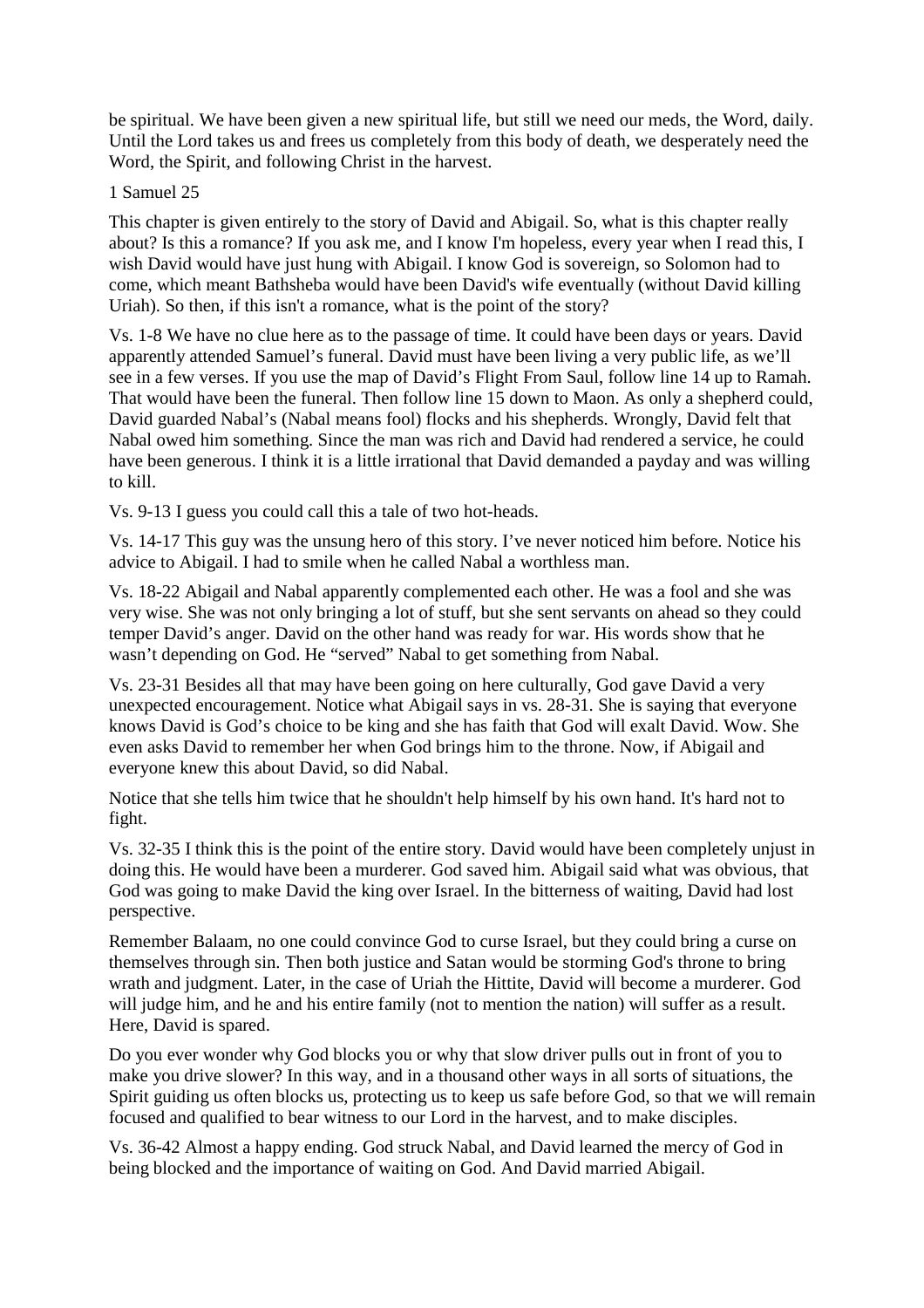Vs. 43-44 This is what takes the edge off of the happy ending for me. There is no example of a man with multiple wives where there wasn't trouble. Abigail might have been that one woman of spiritual wisdom that David needed. Having multiple wives meant that his attention would never be fixed, and he would never be fulfilled and "one" with anyone. This abundance of women and lack of oneness will get both him and Solomon in a lot of trouble.

# **John 10:22-42**

Today, "The Feast of Dedication is called Hanukkah or the Feast of Lights. It commemorates the re-consecration of the temple by Judas Maccabeus in 165 B.C. after its desecration in 168 B.C. by Antiochus IV (Epiphanes), who was the foreshadowing of the antichrist. The time for the eight-day feast was in December." (Bible Knowledge Commentary-NT, p. 311) This then is just four months before Jesus' death.

The link between what happened earlier in this chapter and now is the continued conflict with the leaders, the question of Jesus' identity, and the analogy of the sheep.

Vs. 22-24 *The Jews* means the Pharisees and leaders. Their request seems reasonable except that Jesus had already told them who He was. They wanted to argue with Him to satisfy their unbelief and catch Him saying something they could say was wrong.

Vs. 26-30 This is a great portion of Scripture and worth memorizing.

V. 27 If you break this verse down into parts, you get a good description of saving faith and discipleship. And you get a good devotional for a group.

V. 28 is a good text for eternal security.

V. 30 This started a fight. They asked Jesus and He told them.

Vs. 31-33 They understood exactly what Jesus was saying.

Vs. 34-42 In Psalm 82:6 the men God sent to judge and lead Israel were called *gods* or mighty ones simply because they had the Word of God. Jesus says here that if those guys were called gods and sons of God, how much more should He be called the Son of God since He was sent from the Father and was doing the Father's works? Jesus wasn't saying He wasn't God's Son, He was confirming He was the Son of God.

Vs. 37-38 Even with this level of anger and resistance, Jesus still appealed to them to believe by looking at the miracles instead of looking at Him.

Vs. 39-42 Jesus escaped again and went to Bethany beyond the Jordan, where John first bore witness to Jesus (John 1:28). The leaders of the people hated Jesus and would not believe, but the people believed. Notice that although the people were attracted by the signs, they believed in the person of Jesus as the Messiah. The Pharisees couldn't get beyond the person of Jesus.

In about four months, the Jewish leaders would get what they wanted.

For us as disciples, we have Jesus as our model and our Lord. His compassion in dealing with the Jewish leaders, putting Himself in harm's way to give them a chance to respond, is mercy and grace, and is an example to us. Also, He is the model of what it means to abide. Jesus saw each situation as staged by His Father and was alert and followed as the Spirit led. That is how we abide in our Lord in the harvest.

#### **Psalm 116**

What a great psalm. As you read it think of two things. First, the power of our love for the Lord is always connected to how we understand what He rescued us from. As Jesus said, *he who is forgiven little, loves little.* Second, in our ongoing journey following Christ, He teaches us to rest in Him, by leading us into situations where we can depend on only Him. Think of this psalm as being written by David after living through the two chapters we just read today.